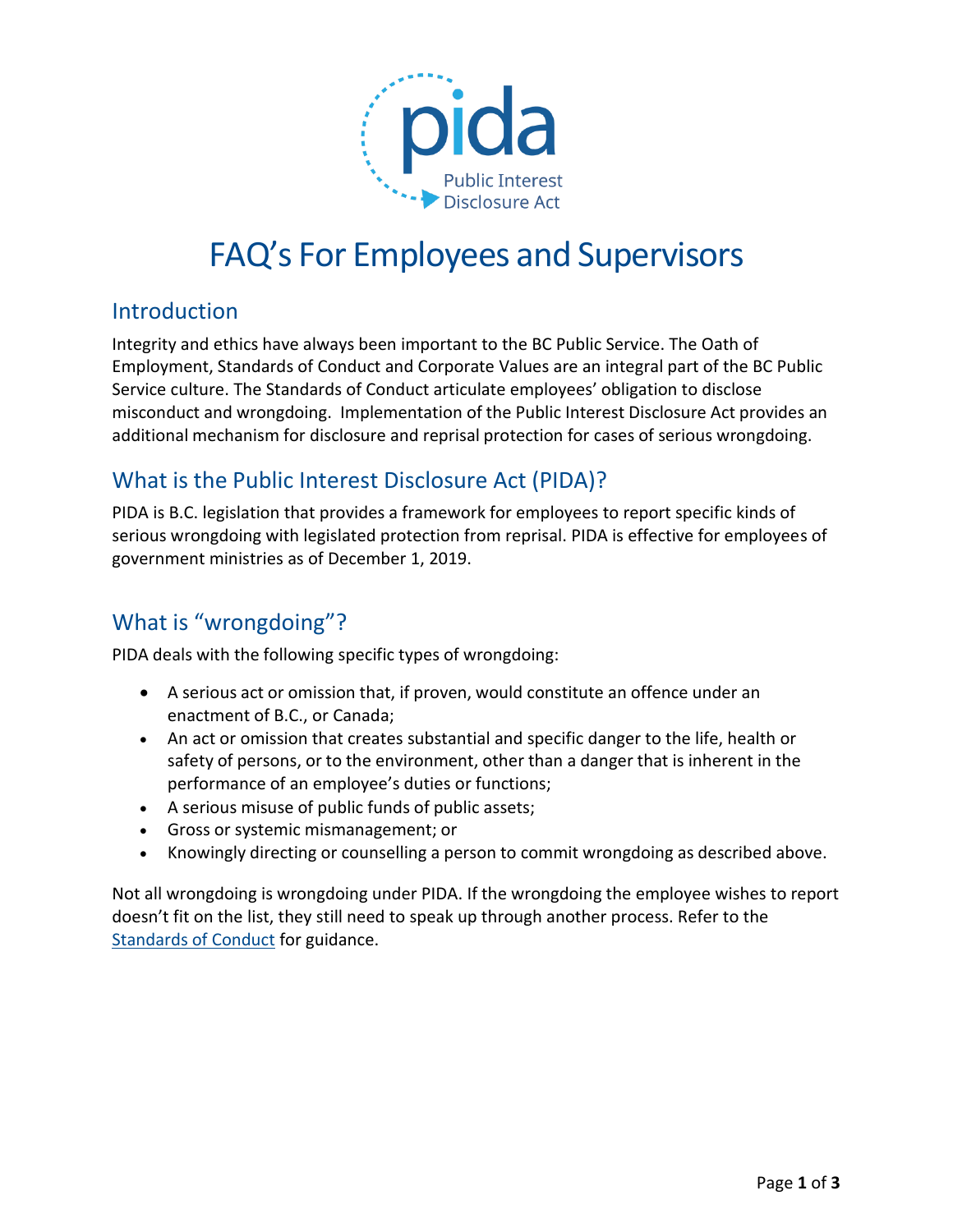

#### Who can report wrongdoing under PIDA?

An employee or former employee of a ministry can report wrongdoing.

#### Who can provide advice to employees under PIDA?

An employee can seek advice about making a disclosure or a complaint about a reprisal from their supervisor, union or employee association representative, [ministry ethics advisor,](https://www2.gov.bc.ca/gov/content?id=83A2B60ACB024A9EA47C5ABC89F709E6) the BC Public Service Agency Designated Officer [\(PIDA@gov.bc.ca\)](mailto:PIDA@gov.bc.ca), a lawyer or the Ombudsperson.

## Who should former employees contact for advice about making a disclosure?

Former employees can seek advice about making a disclosure or a complaint about a reprisal from the BC Public Service Agency Designated Officer by emailing [\(PIDA@gov.bc.ca\)](mailto:PIDA@gov.bc.ca). They can also contact a lawyer or the Ombudsperson.

## How can an employee make a disclosure of wrongdoing?

An employee or former employee can make a disclosure of wrongdoing to their supervisor, ministry ethics advisor (designated officer), the BC Public Service Agency Designated Officer or the Ombudsperson. It's important to make the disclosure in writing wherever possible, using an [online](https://forms.gov.bc.ca/careers-myhr/public-interest-disclosure-form/) form.

## Can disclosures be anonymous?

PIDA allows employees to make anonymous disclosures. When making an anonymous disclosure it is essential to provide as much detail as possible about the wrongdoing. If insufficient detail is provided, and the Agency Designated Officer or the BC Ombudsperson does not have a way to contact the discloser, an investigation may not be conducted.

If an employee chooses to make a disclosure anonymously, they need to be anonymous from the start when they make the disclosure. An anonymous disclosure cannot contain any information which identifies the person who submitted it (such as their email address, personal address, or name).

If you previously sought advice under PIDA and your identity is known to the person you sought advice from, you cannot ask to make the disclosure anonymously. The legislation provides confidentiality and protections from reprisal to protect you if you make a disclosure.

## If the situation is urgent, how does an employee disclose wrongdoing?

PIDA allows for public disclosures if the employee reasonably believes that a matter constitutes an imminent risk of substantial and specific danger to the life, health or safety of persons or the environment. Please refer the [Public Interest Disclosure Procedures](https://www2.gov.bc.ca/assets/download/50CC0A8679CE45DDB397309D0ED67884) for information about